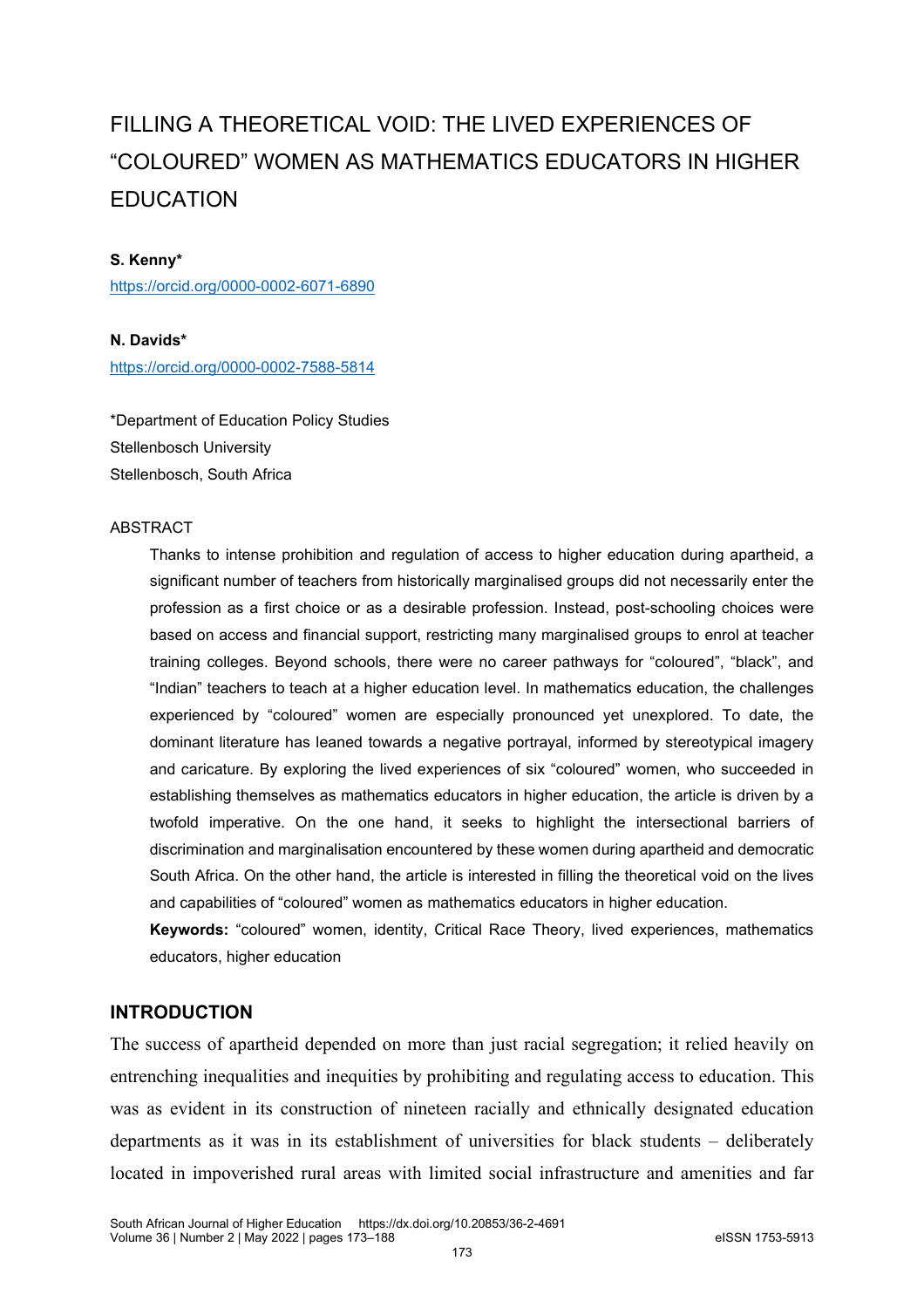removed from the political militancy and influences of large cities (Badat 1999). "Black", "coloured", and "Indian" students, wishing to pursue an academic programme not offered at their racially designated institutions, were required to seek special permission, and of course, find the necessary funding – a scarce resource in a society intentionally designed towards the economic disenfranchisement of all those who were not "white". That historically excluded and marginalised students continue to fight for access well into South Africa's (SA) democracy sheds significant light on the vast success of apartheid's diabolical policies. The experiences of "black", "Indian", and "coloured" students testify to its effect – they traversed particular racially defined and predetermined career paths; that is, if they were "privileged" enough to have the option of considering post-schooling pursuits in the first place. This study recognises that in light of the hierarchical construction of apartheid's racial and racist categorisations of first "white", followed by "Indian", "coloured" and "black", the kinds of oppression and its combined effects with economic disempowerment impacted variously on these different categorisations. The decision to focus our research on the lived experiences of "coloured" women as mathematics educators should not be interpreted as an attempt to dismiss or reduce the experiences of other marginalised groups or individuals.

There is increasing literature about challenges experienced by historically marginalised groups in higher education (Loots, Ts'ephe, and Walker 2016; Rosenberg 2016) and, in particular, women in higher education (Ramohai 2019; Divala 2014). The current literature of "coloured" women either highlights the personal and social challenges by exposing their vulnerabilities in their communities (Moffett 2006; Pitpitan et al. 2016; Sawyer-Kurian, Wechsberg, and Luseno 2009) or focuses on "coloured" students' personal struggles about race and gender stereotyping in higher education spaces (Daniels and Damons 2011; Snyder 2014). There is a dearth in the literature regarding "coloured" women as educators in higher education in South Africa, neglecting their experiences and contribution in the spaces of higher education.

This article spotlights the lived experiences of six "coloured" women passionate about mathematics who, under overt racial and gendered discrimination during apartheid, made inroads into mathematics education post-apartheid. In privileging the narratives of "coloured" women, the study is available to advance first-hand accounts, thereby contributing to the theoretical gaps in their experiences in mathematics education in higher education. We start by looking at the category of "coloured" as a racial marker. Using Critical Race Theory as our theoretical framework, we continue by providing a detailed exploration of the challenges and barriers encountered by the women as they strive towards their careers as mathematic educators during apartheid and democracy.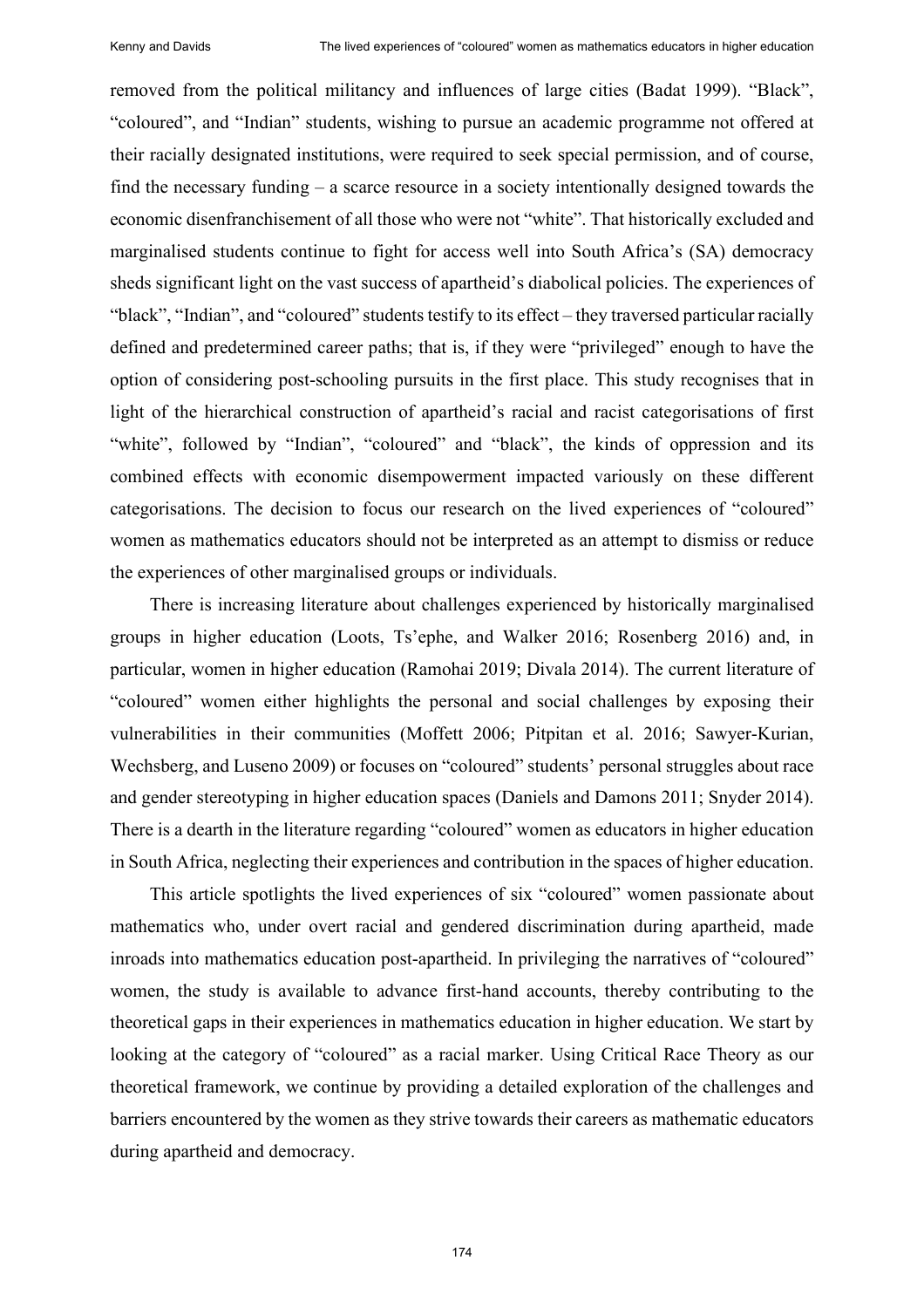# **A "COLOURED" IDENTITY – DISMANTLING THE MYTHS**

The phrase, "people of colour", explains Sumpter (2008, 19), was coined during the slave trade, particularly in New Orleans in Southern Louisiana during the colonial periods of the French (1682–1763) and the Spanish (1763–1800). While the descriptor, "people of colour", is widely used in America, the term "coloured" is seemingly unique to a Southern African context. During the 1600s, the Dutch colonialists renamed the Khoe as Hottentot and the San as Bushmen (Van Wyk 2016). Instead of embracing the Khoisan-Euro-slave heterogeneous persons, explains Richards (2017, 219), the colonialists preferred to "marginalise, reject and bastardise" them.

By the time the British replaced the Dutch, the term "coloured" had become embedded in colonial rule's socioeconomic and political rhetoric in the Cape Colony. The term was constructed to identify people who originated from European and African ancestry (and later Asian). Unlike the American context, the term "coloured" in SA does not infer "black in dominant discourses, historically and contemporaneously", as is the case of women of colour in America (Erasmus 2017, 21). However, the historical, geographical and political differences between the terminologies of "people of colour" and "coloured people" have not prevented wanton and derogatory associations. As was the case in other parts of Southern Africa, Europeans associated people of mixed ancestry with inferiority, illegitimacy and shame (Erasmus 2017, 78).

Both the category of "coloured" and its disparaging association continued into apartheid SA, where it was abused for renewed exertions of oppression and othering – better than "blacks" but inferior to "whites". For women, the associations are especially pronounced and humiliating. "Women of colour" or "coloured women" are described as "incompetent, powerless, invisible, inferior, lazy, voiceless, sexually submissive, sexually brazen, irrelevant, welfare queens, [and] unfit mothers" (Wing 2003, 1). Remarkably, post-apartheid SA has retained the same racial categorisations, as well as the misplaced associated misrepresentations. Much has been written about "coloured" identities in SA (Besten 2009; Strauss 2009; Hammett 2010; Adhikari 2009; Erasmus 2001); the identities of "coloured" women are depicted in slandered and sexualised imagery (Sawyer-Kurian et al. 2009; Pitpitan et al. 2016). Jansen and Walters' (2020) analysis of the last century's literature about "coloured" women (and men) at a historically "white" university identifies five prominent themes in the literature: "intimate", "decrepit", "pitiful" and "criminal" lives and drinking habits. It demonstrates derogatory representations of "coloured" women (and men). Their misrecognition remains prominent in the 21st century (Jansen and Walters 2020), which encourages discrimination and exclusion.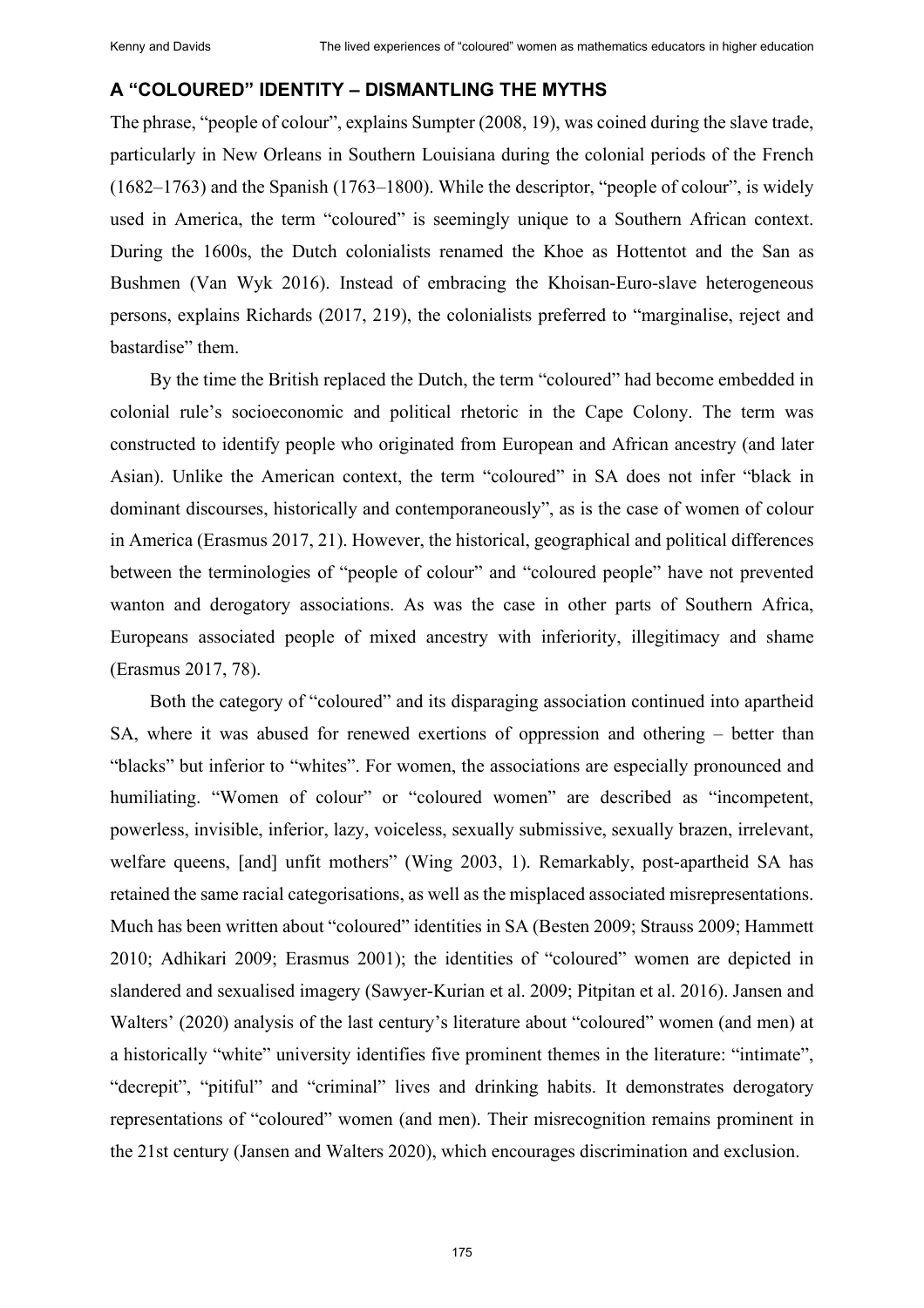## **RESTRICTED EDUCATIONAL PATHWAYS**

For historically marginalised groups, post-schooling educational opportunities were predominantly restricted to the humanities, social sciences and education (Anderson 2003). While bursaries were available from the apartheid state, these were restricted to teaching and nursing professions at colleges and technikons.

Unlike teaching in schools, access to teaching in higher education was especially cumbersome for historically marginalised women. Post-apartheid research has increasingly begun to interrogate and report on the lived experiences of "black" women in higher education (Maseti 2018; Madileng 2014; Ramohai 2019). Common to these studies reflect the external and internal barriers to accessing certain positions in higher education and then struggling to find the necessary support, mentoring, and a sense of belonging in succeeding in those positions. In turn, research on "coloured" women has mainly focused on their particular challenges and vulnerabilities within their communities (Dada et al. 2018; Pitpitan et al. 2016; Sawyer-Kurian et al. 2009). Other studies have looked at the challenging experiences of "coloured" female undergraduate and postgraduate university students, emphasising the students' struggles with their insecurities around race and gender stereotyping (Snyder 2014; Daniels and Damons 2011). While these studies provide some insight into experiences of the de-legitimisation of skills, knowledge and expertise, very little is known about the particular experiences of "coloured" women in higher education in SA.

Knowledge for mathematics teaching in SA is complex (Adler and Davis 2006). Historically, university qualifications in mathematics education consisted of tertiary-level mathematics followed by theories (and some application) of teaching mathematics at the secondary school level – qualifications at teacher training colleges comprised primary-level mathematics (amongst other school subjects) and didactics. Following the turn to democracy, there was a surge of short courses to upskill in-service teachers, which, as Adler and Davis (2006) point out, became an accumulation of knowledge of mathematics instead of an "unpacking" of the requirements for mathematics teaching (Ball, Hill, and Bass 2005). "Unpacking" the knowledge required to teach mathematics cannot be achieved without understanding the marginalised and discriminated lives of those involved in mathematics education.

Of the six women whose lived experiences informed this study, four attended teacher training colleges, and two attended universities. Five of the six women continued their tertiary studies at universities, while one extended her qualifications at a Technikon. Having qualified (and taught) at varied educational settings in the democracy, they would have come to their respective professions with different understandings of themselves and teaching mathematics.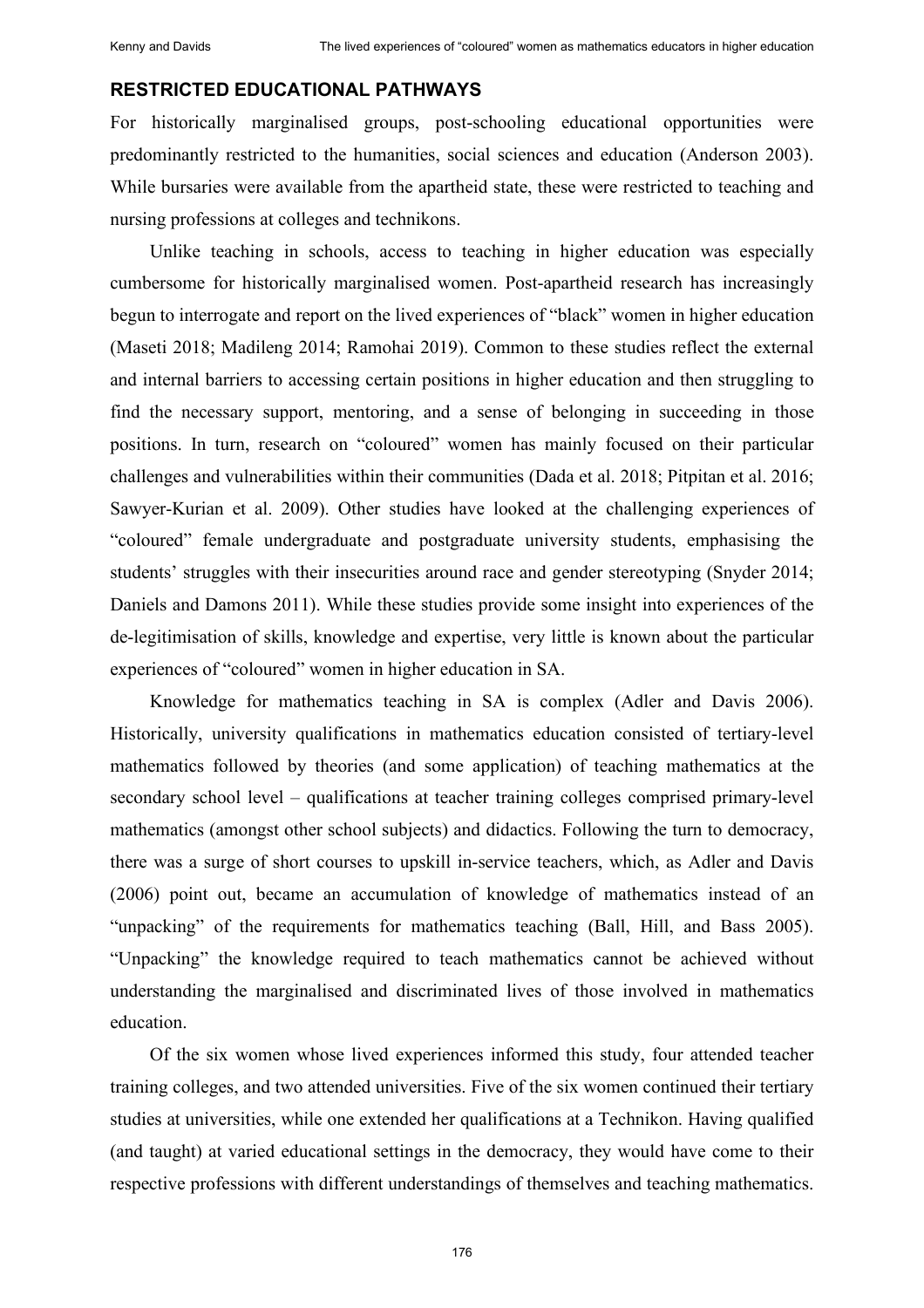In this regard, the research fills two theoretical voids: the lived experiences of six "coloured" women as they lived and sought education through apartheid and into a democracy, and their particular experiences to become mathematics educators.

#### **CRITICAL RACE THEORY AS A "HEARER" OF LIVED EXPERIENCES**

Often knowledge about "coloured" women relies on Western theories that speak on their behalf, denying them opportunities to share the catalysts and hindrances that influenced their lives (Hendricks 2018; Pillay 2018; Erasmus 2017) and denying the recognition they feel they deserve (Honneth 2007). Western perspectives misrecognise those historically marginalised, which, Taylor (1994, 125) avers, can be damaging to identities. Furthermore, when negative images become internalised, it can seem impossible to improve one's life even when the barriers to improvement are removed. Identity and misrecognition are therefore intricately related, and disrupting misrecognition means acknowledging marginalised voices.

Critical Race Theory (CRT) offers an alternative to Western theories, ensuring that historically marginalised voices are brought to the fore. It gives voice to those silenced and excluded from contributing towards knowledge about themselves and their realities. For "coloured" women, CRT allows their unheard voices to become new theories of knowledge. (Ladson-Billings 1998; Solorzano and Yosso 2001; Zamudio et al. 2011; Yosso 2005; Dixson and Rousseau 2005). Thus far, their particular lived experiences as unequal citizens, subjected to systemic discrimination, marginalisation, and exclusion, have not been recorded or considered. Inasmuch as these women share a similar racial categorisation, their experiences are by no means homogenous – not in how they experienced apartheid or democracy and not in how they conceive of themselves as mathematics educators in higher education. Their narratives are helpful to "unpack" barriers encountered when individuals are forced to live lives deemed less-than.

## **MEETING THE WOMEN**

Interpretative and phenomenological research paradigms were appropriate for this study to delve into the multiple perspectives and multi-layeredness of lives (Babbie and Mouton 2001; Cresswell 2014). Six "coloured" women's lived experiences were encapsulated in a single case study with embedded units and contextual variables assigned to professional roles and higher education sites (Yin 2014). Ethical clearance was sought, and all research protocols adhered to.

Finding willing participants presented unexpected difficulties. On the one hand, due to the intricate restrictions imposed on historically marginalised groups, there are a limited number of "coloured" women employed as mathematics educators in higher education. On the other hand,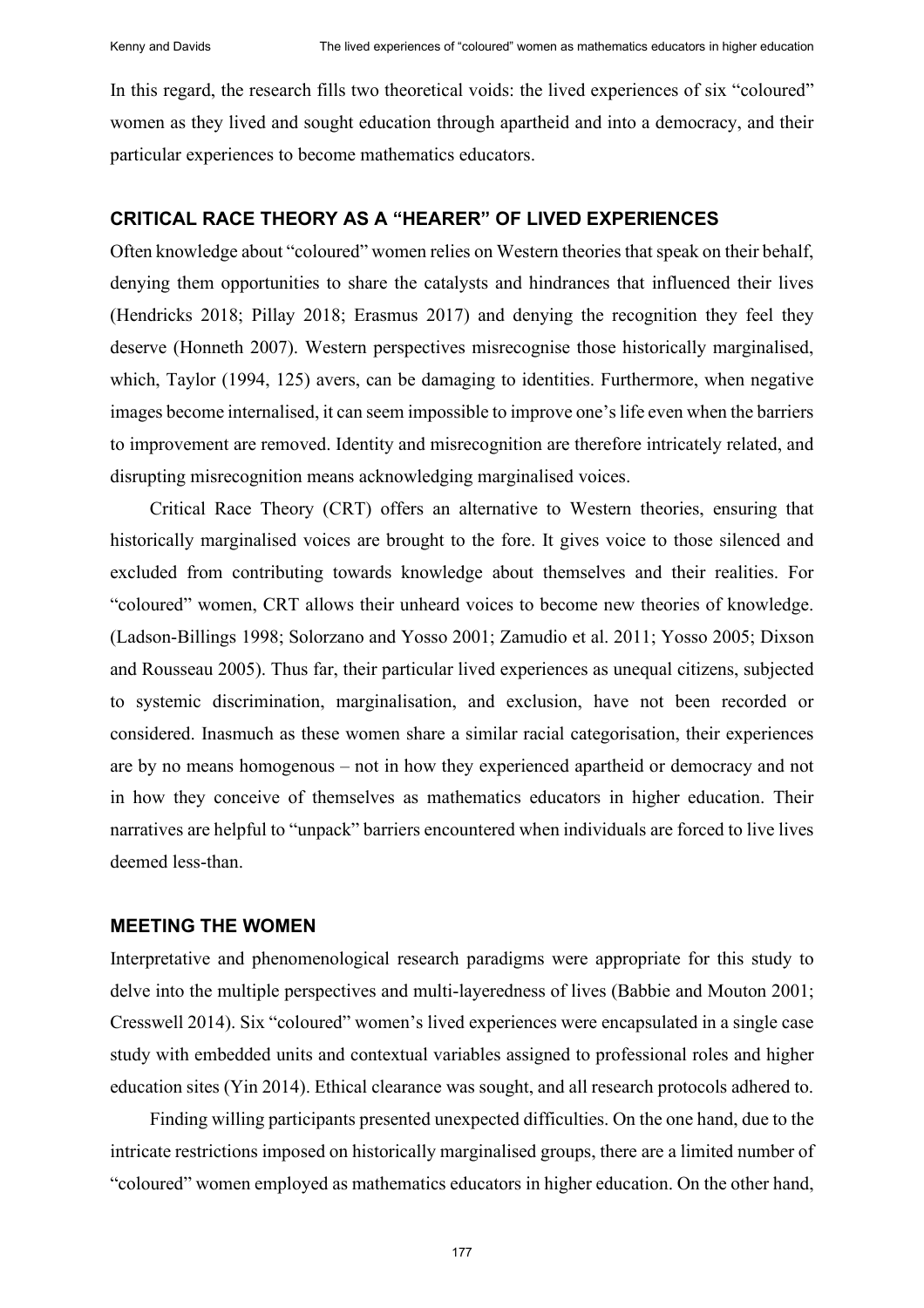the political burdening and misrepresentation associated with a classification of "coloured" led to some women refusing to participate in the study. Following a purposive sampling strategy, six "coloured" female mathematics educators who had pursued mathematics education participated in the study. Their ages ranged between fifty and sixty-three years old; all of them grew up during apartheid, lived in racially segregated areas, and attended schools designated for "coloured" learners. At the time of the study, three participants were employed at historically disadvantaged universities, two at historically advantaged universities and one at a non-government organisation (NGO) affiliated with a university. Recounting lived experiences brought about painful memories of forced removals and arrests of family members and their banning orders for some. As the interviews proceeded, others came to understand their hardships on personal and professional levels.

The central interest of the study is to gain insights into the lived experiences of the women as they made their way towards becoming mathematics educators in higher education during apartheid and into democracy. Firstly, we wanted to learn about their particular experiences of being labelled as "coloured" – what this meant for them in their homes, schools, educational opportunities and prospects. Secondly, we wanted to get a sense of their understandings and memories of race and racism and how this influenced how they conceived of themselves. Thirdly, we were interested in how a democracy influenced their career opportunities, support and challenges in mathematics education. Following, we wanted their opinions about how the label of "coloured" influenced their becoming of mathematics educators and if the label mattered in post-apartheid SA.

# **MEMORIES OF RACE AND RACISM DURING APARTHEID**

The women in this study recalled different racial awakenings, encounters and conflicts instilled in their minds at young ages. Anoushka's strength as an athlete allowed her to participate in inter-provincial events, including a cross-section of learners. What she remembers most, however, was the range of sporting accessories of "white" athletes, leaving her feeling inadequate and less-than. Her account brings evidence to racialised inequities across schools during apartheid (Dixson and Rousseau 2005). Danah's especially dark skin that subjected her to cruel patterns of "bullying and persecution" is an example of the permanence of racism, creating a long-lasting, deep sense of inferiority, which she ascribes to her introverted nature. In turn, Aisha and Esmerelda recall being raised to be fearful of blacks. Aisha, for example, was instructed to cover her mouth whenever she spoke to "black" people, in case they tried to steal her teeth for witchcraft. She shared that she spent most of her childhood believing these blatant racist absurdities, using fear to propagate racism, othering, and misrecognition. Race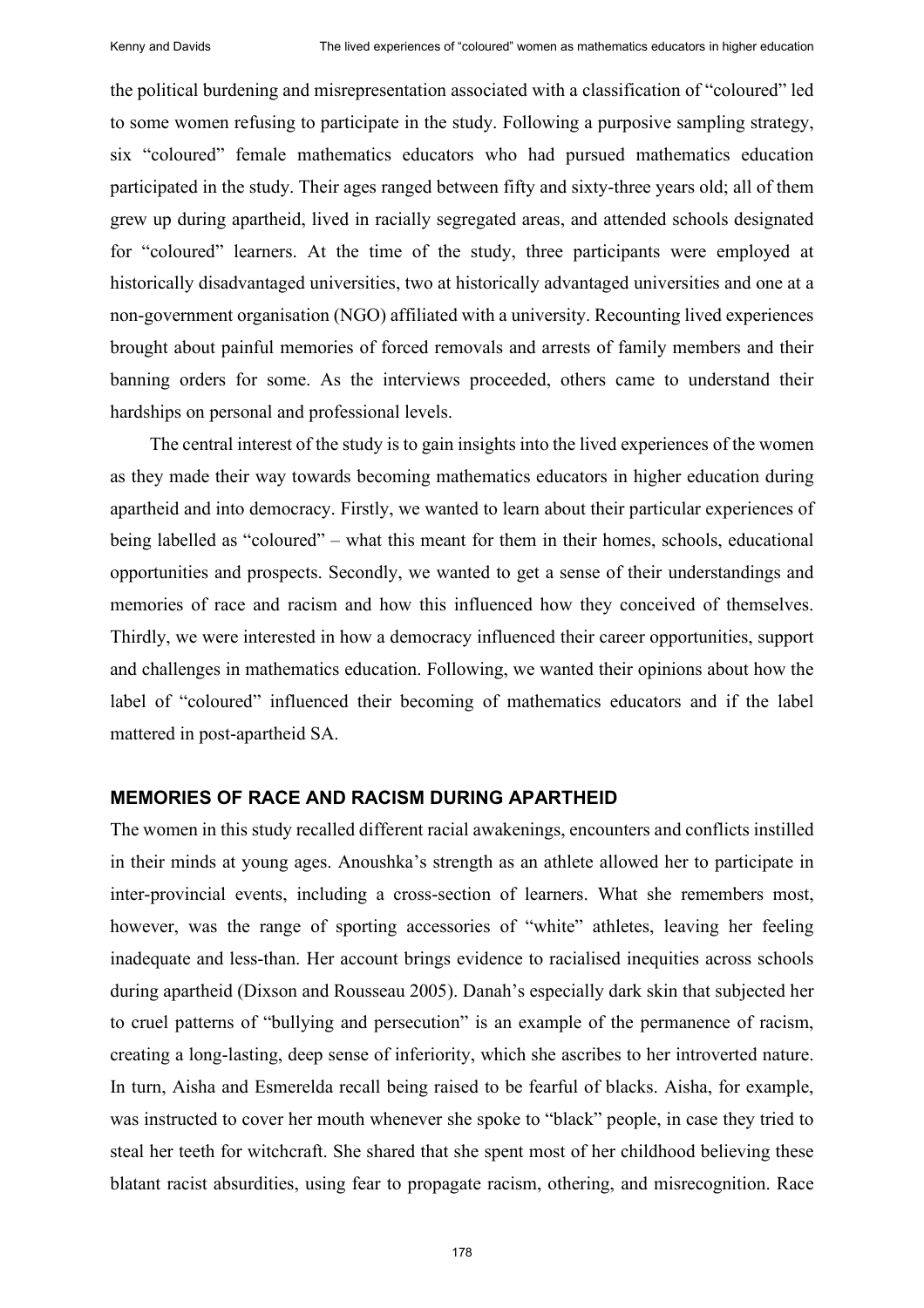and racism were already present before the young women understood their meanings and implications.

## **EXPERIENCES OF A "COLOURED" IDENTITY DURING APARTHEID**

While common as a racial (mis)marker to the six women, the experience and implications of a "coloured" identity as the young women came face-to-face with the reality of apartheid provoked different tensions and hindrances. For Danah, it represented a geographical displacement. When she was nine years old, her parents relocated to Cape Town to be closer to her maternal grandmother. However, after residing with her for a few months, they were forcibly removed and relocated to a "coloured" township. Her family did not resist; they took the best option to keep the family together and safe, choosing a newly formed township instead of an established socioeconomically deprived residential offer. They were unaware that, in time, their chosen township would become as socially deprived as the other. The cruel intentions of apartheid displaced "coloureds" in areas of socioeconomic deprivation. Given a choice, nobody would choose to live, socialise and be schooled in squalor. However, by taking advantage of families needing to remain together and leading them to believe that they had a choice and were taking the better option, the apartheid regime engineered separation and segregation of areas.

For Anoushka, the identity of "coloured" signalled a severing of her stepfather from his family. While Anoushka's mother was "coloured", her stepfather was "white". Thanks to the Prohibition of Mixed Marriages Act 55 (Union of South Africa 1949), they could not marry and live together with different racial classifications. Her stepfather's decision to renounce his "white" classification led to a strained relationship with his family – no doubt an act of shame (Erasmus 2017). Overheard conversations between her parents made it known that her stepfather's family did not accept their marriage. As a result, her mother would never accompany her stepfather on visits to his family, creating deepening rifts in the family. Anoushka gained a deep respect for her stepfather's decision. She recognised the effect his decision had on his family and his efforts at forming loving, familial relationships across racial lines. The apartheid regime neglected that falling in and out of love is a normal part of life. Contrary to the typical depiction of "coloured" women identities as sexualised and wanton beings (Sawyer-Kurian et al. 2009; Pitpitan et al. 2016), a caring, loving, and supportive wife and children were not ashamed of their husband and (step)father. Their shared love and happiness as a family unit were more important. Legislation ran deep into the veins of communities – it disrupted and severed family relations, and it did so at the expense of othering "coloured" women, treated as if they had wronged "white" men through marriage.

Esmerelda's experience of a "coloured" identity in a rural town meant leaving her family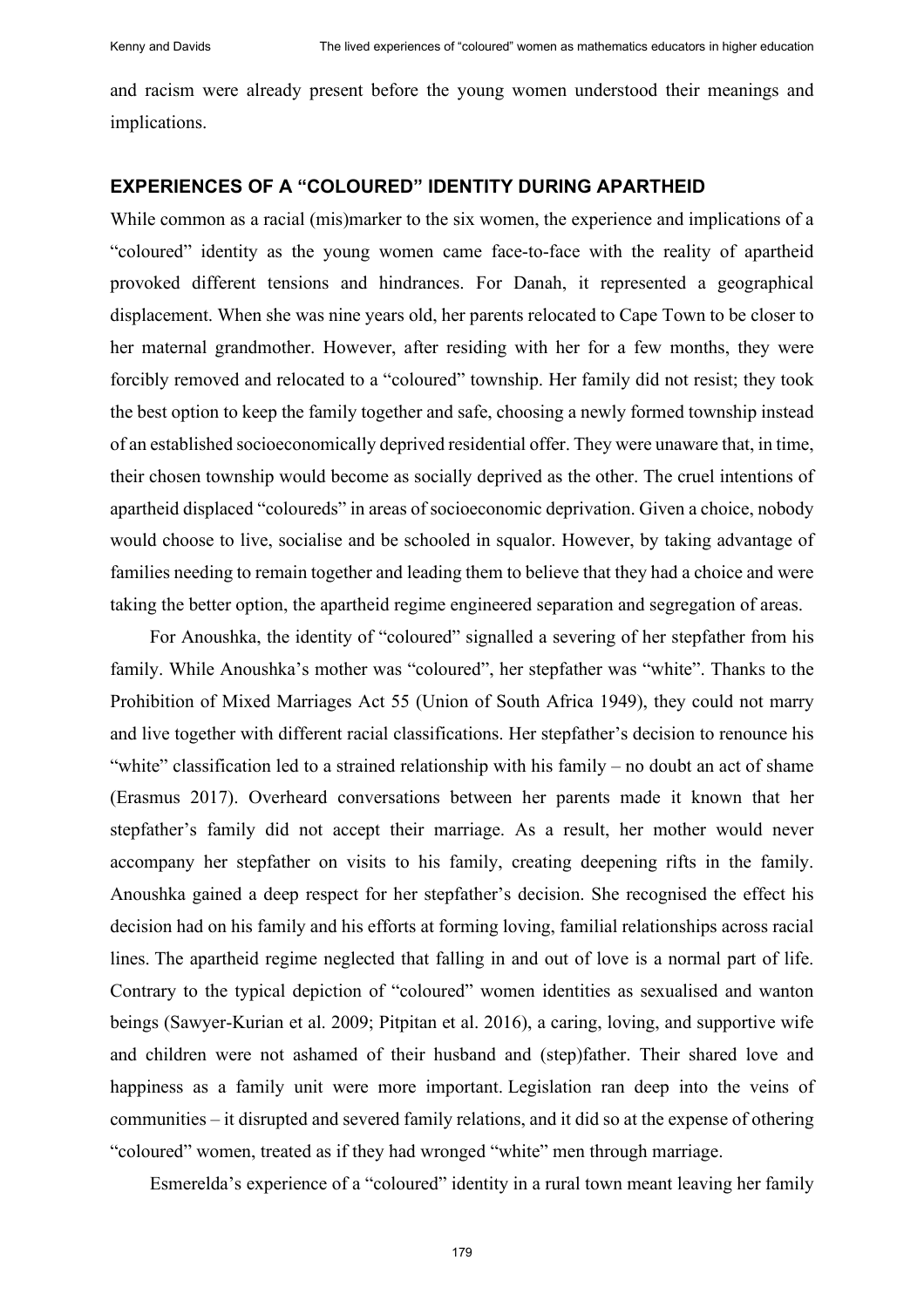to pursue secondary schooling. Rural towns only provided primary schooling for "coloured" children. Her parents suggested she live with family in Cape Town. Unlike her rural home town, living in a "coloured" township was hard. It was overpopulated and socioeconomic conditions were poor. Esmerelda thought she was privileged to be at a secondary school and should bear the brunt of the state's oppressive conditions in the township. Sharing the same language, "white" Afrikaners and "coloureds" in rural areas had been oppressed under colonial rule. After the Afrikaners' political victory in 1948, they required the means to differentiate themselves from the "coloured" population; one way was through limiting the education of "coloureds" to primary school. Secondary school education was considered a privilege in rural "coloured" communities, and accessing this privilege came at a considerable personal and financial cost to "coloured" families. Relocating to a new town for secondary school education would have several challenges for any young teenager. However, to maintain apartheid ideology, "coloured" (teenagers) were portrayed as lazy and pitiful beings (Jansen and Walters 2020). Given the opportunity, "coloured" teenage girls (and boys) had to be brave enough to leave their families behind to access secondary school education and take extraordinary steps to be successful at it.

Carmen's experiences bring us face-to-face with sheer horror and fear of living in an apartheid state. Her "deeply political" upbringing shaped her belief in equality for all human beings. "I grew up with not seeing colour as a disabler or as anything strange. People were just people." She was aware of her family's confrontations with the law because the regime's special forces often targeted their family home to either search for anti-apartheid evidence or check if relatives followed their banning orders. "[We were] sort of rejected by other people in society because everyone was scared to be associated with someone that could label them as being antigovernment. People were scared of what could happen, and so, the family was seen as sort of different." Breaking the regime's laws not only meant facing imprisonment but also brought experiences of duress and intimidation in the privacy of homes, creating fear within communities of giving the police impressions of participation in criminal activities. It also meant that families were not permitted to socialise beyond their immediate family.

## **ESTABLISHING CAREER PATHS IN EDUCATION DURING APARTHEID**

Apartheid determined post-schooling opportunities by offering financial assistance to study teaching or nursing. While bursaries were welcomed by many, they were a means to limit careers by race. For the six women, advancing their education and careers meant being open to whatever opportunities came their way; post-schooling education was understood as a success within each of their families.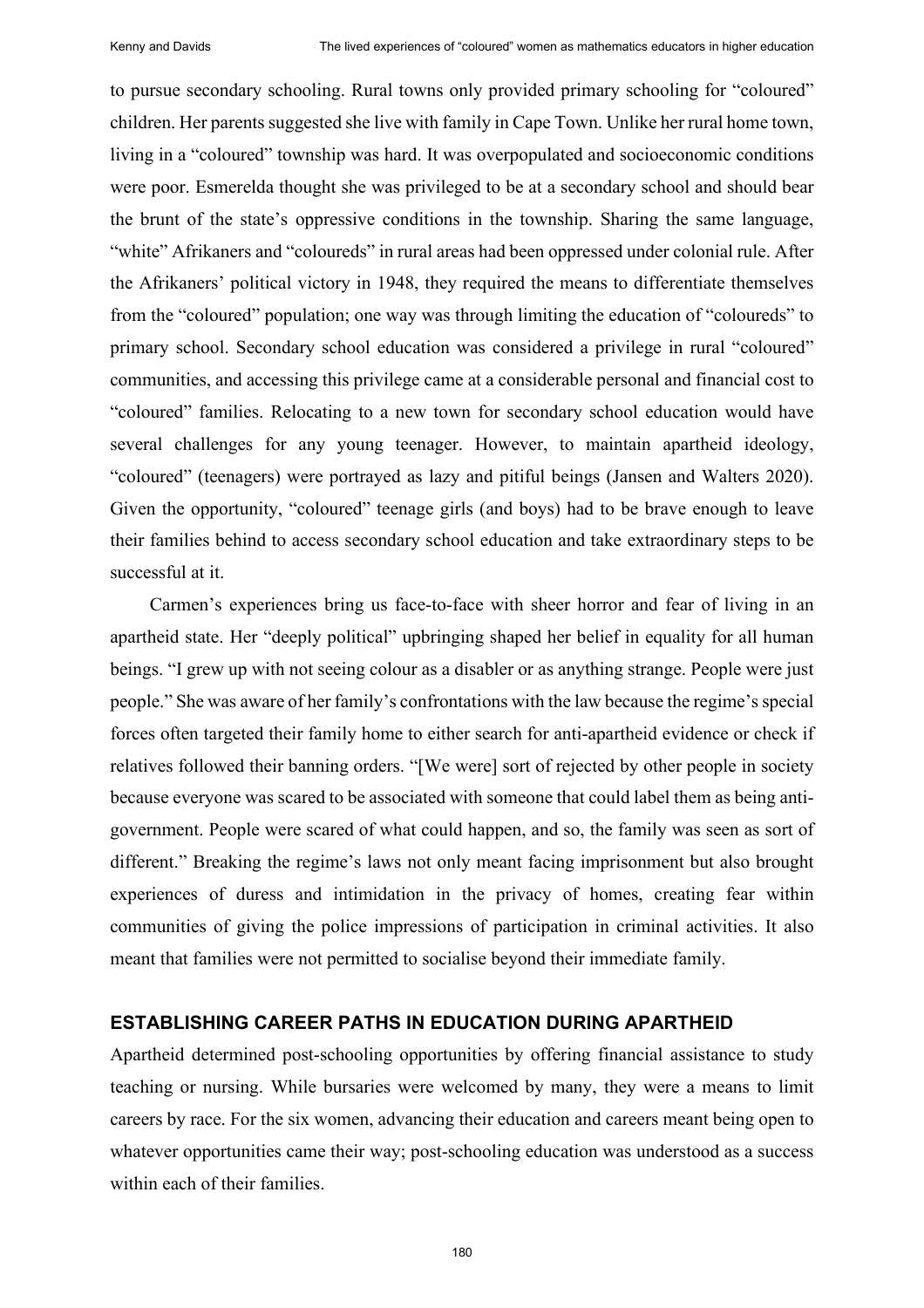Esmerelda and Aisha were eager to complete their secondary schooling, qualify as teachers and become employed to contribute toward their parents' financial needs. They opted to complete their schooling with junior certificates (Grade 10), qualifying as lower primary teachers. Signing up for state bursaries meant that they were indebted to the state; both repaid in services, discarding any full-time study prospects. However, upper primary teaching required a senior certificate. Esmerelda and Aisha studied part-time for additional twelve and twentytwo years to qualify as upper primary teachers. Had they remained in school for another two years to obtain their senior certificates (Grade 10), they would have reduced the financial and timely costs of studying part-time. The apartheid regime intended to delay qualifications that would advance qualifications of "coloured" women by not offering bursaries or full-time study, deliberately making it difficult to accomplish.

Unlike Esmerelda and Aisha, Anoushka, Danah, Bernita and Carmen completed their secondary school senior certificates. Neither Anoushka nor Danah's families could afford to send them to university, and, with the assistance of a state bursary, they pursued a college education, and consequently, kept most "coloured" women teachers out of secondary school teaching. While Bernita had a career dream of being a veterinary surgeon, she, too, bore the brunt of a denied career reserved for "whites" and settled for mathematics education.

The well-known political activism of Carmen's family prevented her from obtaining a placement at the university of her choice. She was, however, offered a placement elsewhere, which she declined because "[she] was not going to a university [created] for 'coloured' people". Instead, she pursued post-schooling lectures at the South African Committee on Higher Education (SACHED), a politically banned organisation at the time. SACHED provided an educational space that permitted political debates and readings, continuing the education she obtained at home, where many activists participated in anti-apartheid debates. Any alternative education that exposed the brutality of the state was done underground and without university accreditation. Alongside her politicised education, Carmen had no choice but to obtain an undergraduate qualification from a correspondence government university.

#### **MAKING INROADS INTO MATHEMATICS EDUCATION POST-APARTHEID**

Each of the women acquired a passion for mathematics by engaging with its content, which they found interesting and challenging. Aisha was an outstanding mathematics teacher and sought mathematics leadership positions at her school of employment. She was appointed as deputy principal, taking her away from her love, mathematics, so she looked for opportunities elsewhere. When an international publisher approached Aisha to contribute towards writing book chapters for the first national mathematics textbook in SA, Aisha seized the opportunity.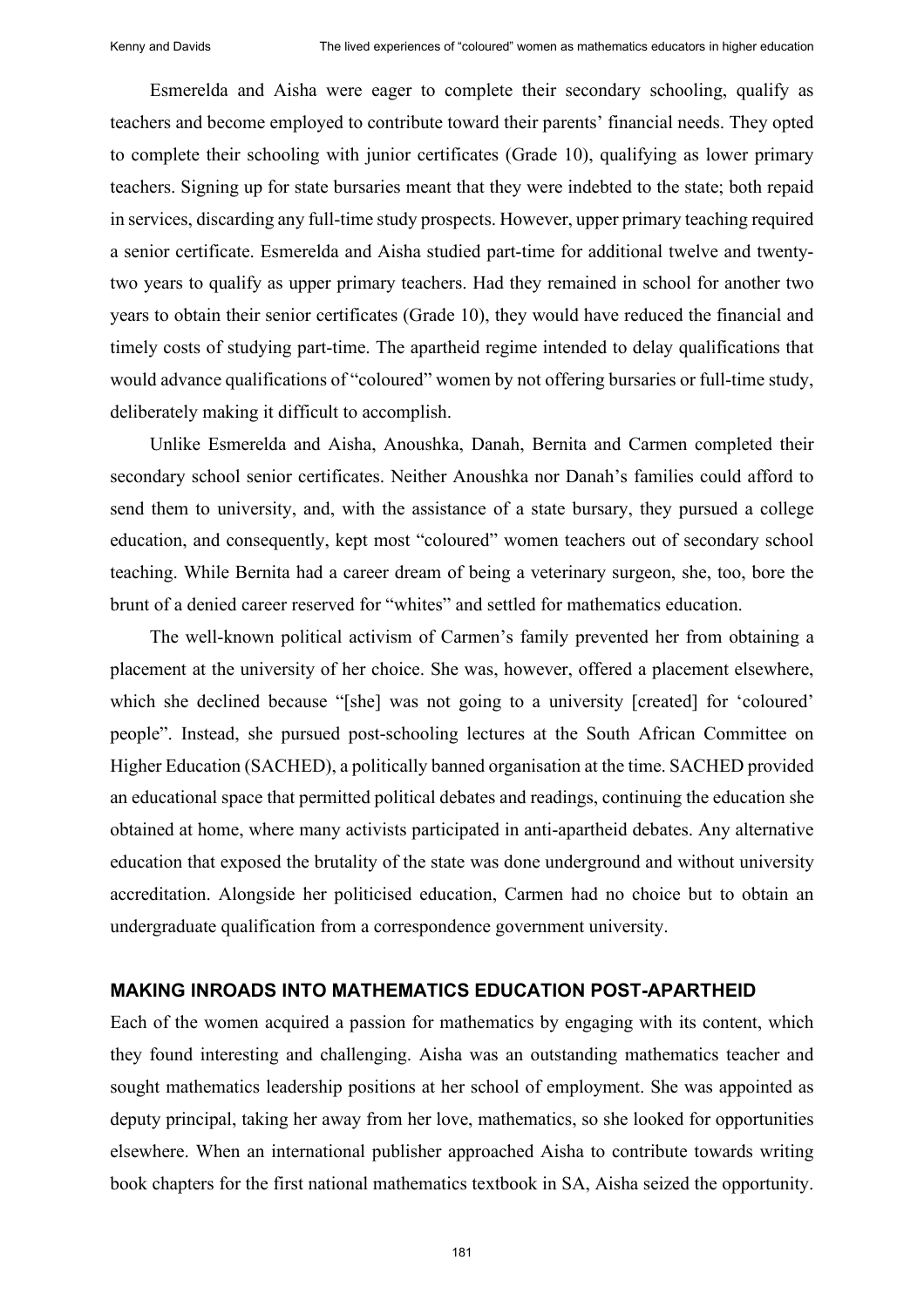It was her chance to re-engage with her passion. Alongside her new role as an author, an NGO nominated her to enrol for a Further Diploma in Education (FDE) for mathematics teaching, and she was keen to participate. One of the prerequisites to the programme was to deliver nationwide teacher workshops and report the quality of the materials delivered. Within this space, Aisha began her journey as a mathematics educator.

Carmen was earmarked as a prominent classroom-based mathematics researcher by internationally acclaimed visiting lecturers. Carmen requalified as a secondary school mathematics teacher after the newly-formed democratic government retrenched an oversupply of teachers in the social sciences. She registered for an undergraduate degree majoring in mathematics via correspondence, followed by the FDE qualification to develop her mathematics teaching skills and found that she enjoyed teaching mathematics very much. When she became involved as a teacher-researcher, the local university invited Carmen to contribute towards textbook writing for the national mathematics curriculum.

Esmerelda's career as a mathematics educator was seeded during her postgraduate studies. She had specialised in mathematics after the principal allocated her for teaching a new subject. She felt unsure of her knowledge of mathematics and sought further study. After Esmerelda reached the highest qualification at a teacher training college, she pursued a tertiary education at a university reserved for "coloured" students. When opportunities arose for marginalised students to participate in international programmes post-apartheid, Esmerelda pursued a threemonth programme abroad. For the first time, she interacted with students across racial lines. She noticed that her peers on the programme had similar fears, emotions and dreams as her. These observations were significant; she realised that it took her to leave SA before she understood human similarities. The experience ignited her to want to do more in mathematics education for SA.

Anoushka's route into mathematics education was made possible by the mathematics curriculum adviser's recognition of her unique mathematics teaching approach. By unique, the adviser meant spending more time teaching an understanding of mathematics than "doing" mathematics. For Anoushka, school mathematics mirrored an apartheid hierarchical order of higher-grade and standard-grade mathematics. Most learners settled for standard-grade mathematics in her experience not because they were weaker at mathematics but because their teachers spent most of their teaching time explaining to the higher-grade learners. In a sense, the school mathematics system was set up to dissuade "coloured" girls from mathematics, placing less attention on them and encouraging an easy way out of higher-grade mathematics. Anoushka was adamant not to lose her learners to standard-grade mathematics. Ultimately, her learning-centred approach to teaching created a pathway into mathematics education.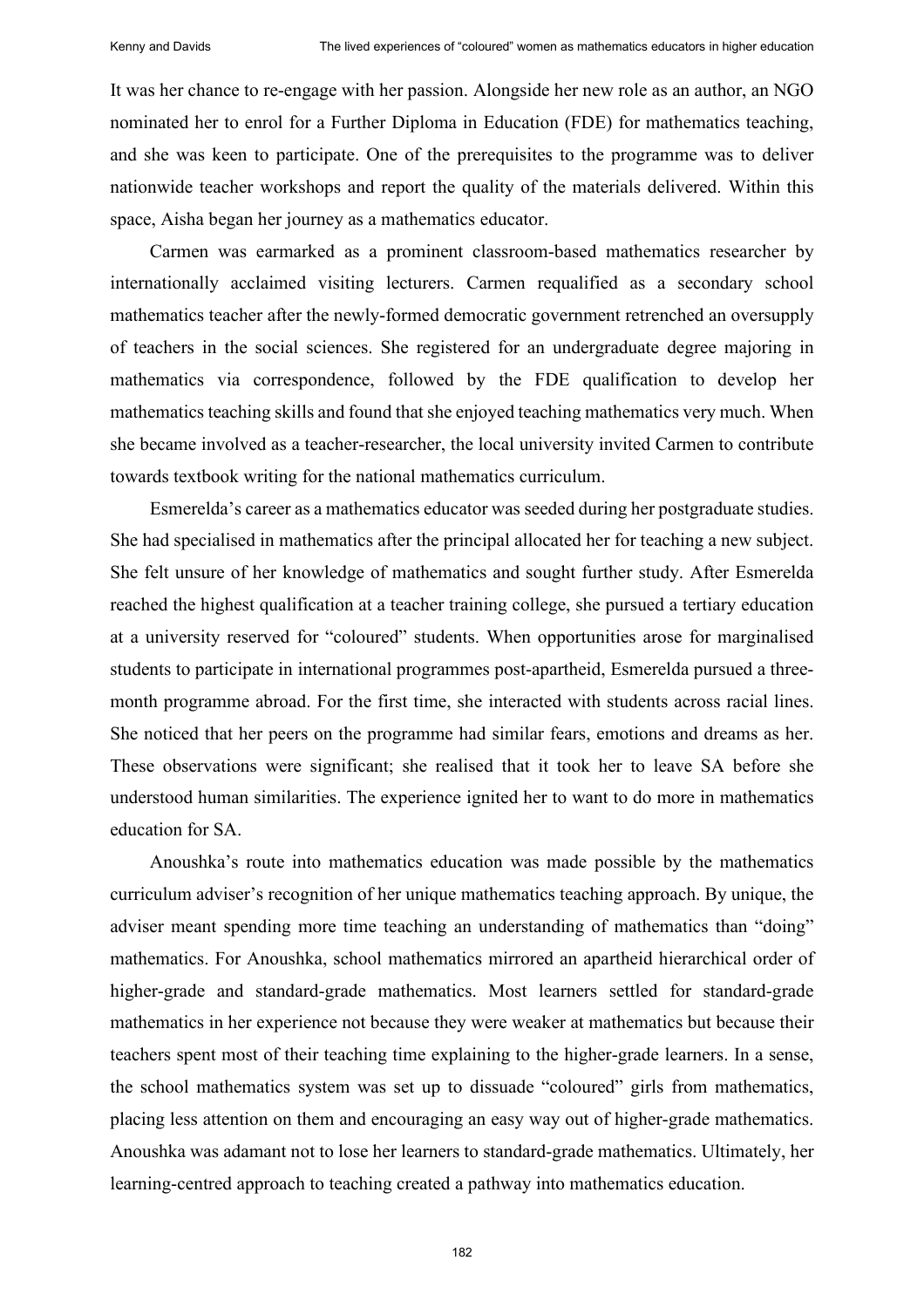In the absence of a career path into higher education, the women had to rely on outside sources, which they embraced. While they valued their college education, they knew that higher education spaces were reserved for "whites". Nonetheless, they continued to pursue tertiary and mathematics education by whatever means possible as they perceived mathematics as a catalyst to life chances and opportunities. Furthermore, they also wanted to give learners (and teachers) more opportunities than was anticipated for them; in a sense, it was their way of giving back to their communities.

Bernita is the only participant who worked as a mathematics educator, employed at a technikon (reserved at the time for "coloured" students). Yet, she felt displaced post-apartheid when an amalgamation of technikons to establish new partnerships in higher education spaces meant restructuring mathematical science faculties. Mathematics staff at technikons was interspersed into faculties who viewed mathematics as a support subject. In her view, mathematics had become a means to an end, not an end in itself. Bernita felt her passion for tertiary mathematics had been stripped from her, and without her identity as a mathematician, she felt lost. She subsequently resigned from the institution.

# **"COLOURED" AS A MARKER OF RACE IN A DEMOCRACY**

For Danah, twenty-six years into a democracy, higher education institutions (HEIs) remained unchanged and challenging. Her experience working alongside colleagues during mathematics workshops, her involvement in the national association for mathematics education, and her outstanding mathematics teaching achievements had little value to HEIs. By ignoring the value of Danah's professional experience, the university judged her by the same employment standards as the apartheid regime. Using the same employment standards gives the impression that, in the democracy, discrimination experienced during apartheid has been washed away. It is not to suggest a lowering of university employment standards. Instead, it is for the university to be cognisant of the historical marginalisation of women with a label of "coloured", by removing their "structural biases" that favour specific groups (Zamudio et al. 2011, 63–64). Furthermore, by undermining the lived experiences of those historically marginalised, there is a further impression of equality in the democracy, which is untrue. As Danah brings to the fore, equality gives the impression that each person has had the same historical opportunities and experiences (Decuir and Dixson 2004, 26–27). Yet, Danah felt excluded and obliterated her desire to lecture at the university level, where she felt she did not belong. She was not incapable of academia; she had plans to complete a doctorate and did so, and as an alternate, she fulfilled her passion for serving mathematics (and science) teachers from historically marginalised backgrounds at an NGO.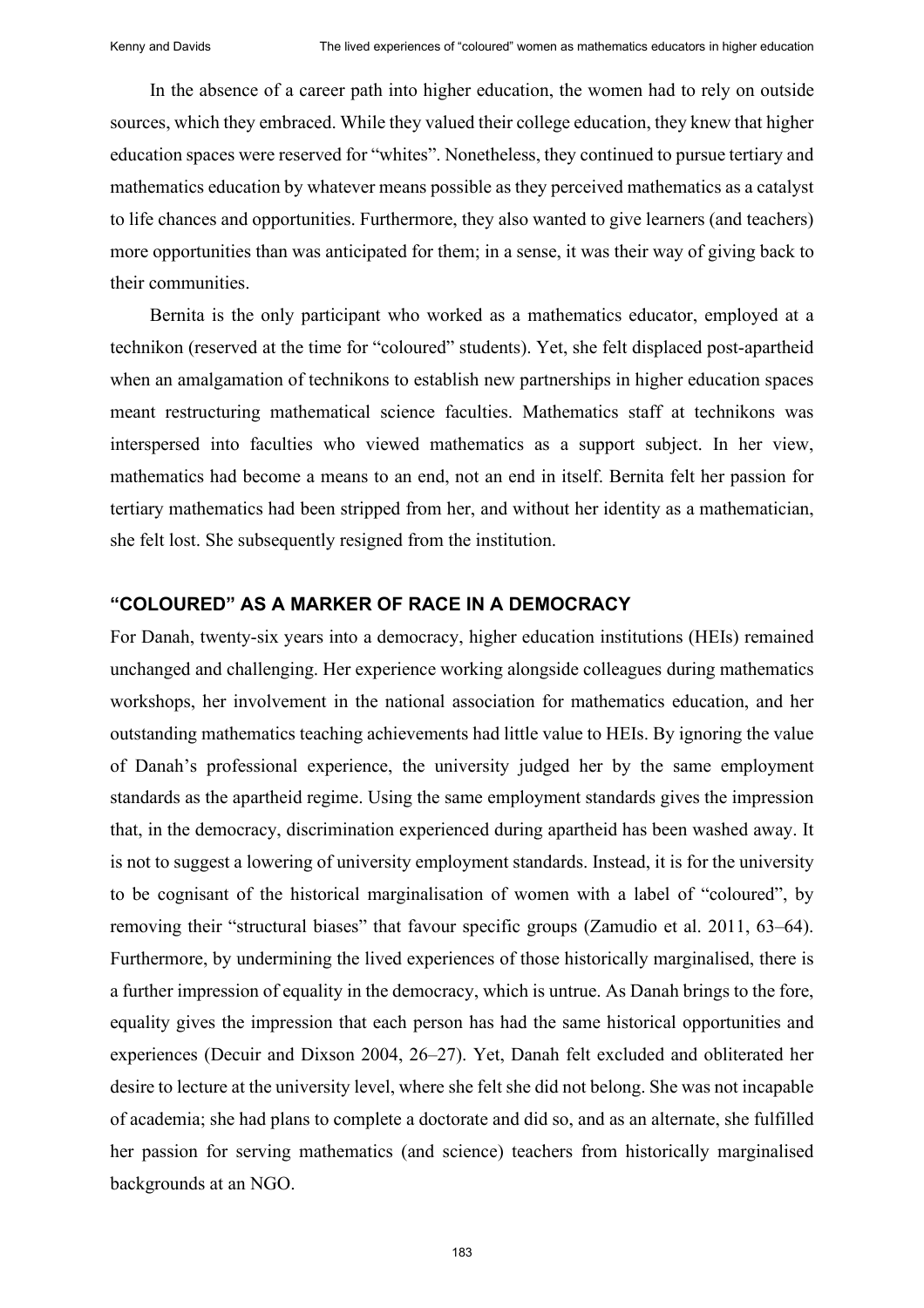Employed as a mathematics educator in a democracy, Aisha experienced new challenges. She believed that some students had not shifted their attitudes toward a "coloured" woman lecturer. For example, "white" Afrikaner students confused her upbeat teaching style and reported her behaviour to the faculty head as promiscuous. Aisha believed that had she been a white wo(man) lecturer, the students and "white" woman faculty head would not have ignored the university's procedural system for complaints against any lecturer. The experience shows that racism against "coloured" women at HEIs is illuminated as subtleties and microaggressions in lecture rooms. While there has been some leeway for "coloured" women mathematics educators at HEIs, there remains an awkwardness between "coloured" women mathematics educators and "white" Afrikaner women leadership and students. Jansen's (2009) suggestion may be valid that race remains "knowledge in the blood" in a democratic SA, even amongst "white" students born post-apartheid. Nonetheless, internalised (and blatant) racism continues to message a racial order that "whites" rank above "coloured" women, independent of the women's educational achievements, defending the hierarchical inequities of apartheid. As E. Taylor (1998) intimates, "whites" do not (always) view their opinion as a perspective but as "the truth".

Carmen's employment experiences at an HEI disclosed the detailed choice of an employee to satisfy equity and redress in a democracy. Although equity acknowledges that opportunities and experiences are unequal (Decuir and Dixson 2004), redressing equity cannot assume that the effects on the identities of historically marginalised women are different. Instead of removing racialised barriers, preference is given to "black" African women creating further marginalisation and division of "women of colour". Similarly, "black" African women felt external and internal barriers in higher education roles (Maseti 2018; Madileng 2014), and "coloured" women also struggle to feel a sense of belonging to an HEI. The consequences of division are felt as a prioritisation of "black" African women at the expense of "coloured" (and "Indian") women, perpetuating a hierarchical ordering of race and women. Whereas race has been used to identify previous harms of apartheid, it has also been reinvented in a democracy with consequences of further disparaging the identities of "coloured" women. The reality for all South Africans is a re-categorisation of "coloured", "black African", "white" and "Indian" continuing racial division and creating scaffolds of oppression, causing unnecessary division amongst "women of colour".

# **CONCLUSION**

This study sought to fill a theoretical void of the particular experiences of "coloured" women as they traversed through barriers into careers as mathematics educators in higher education.

184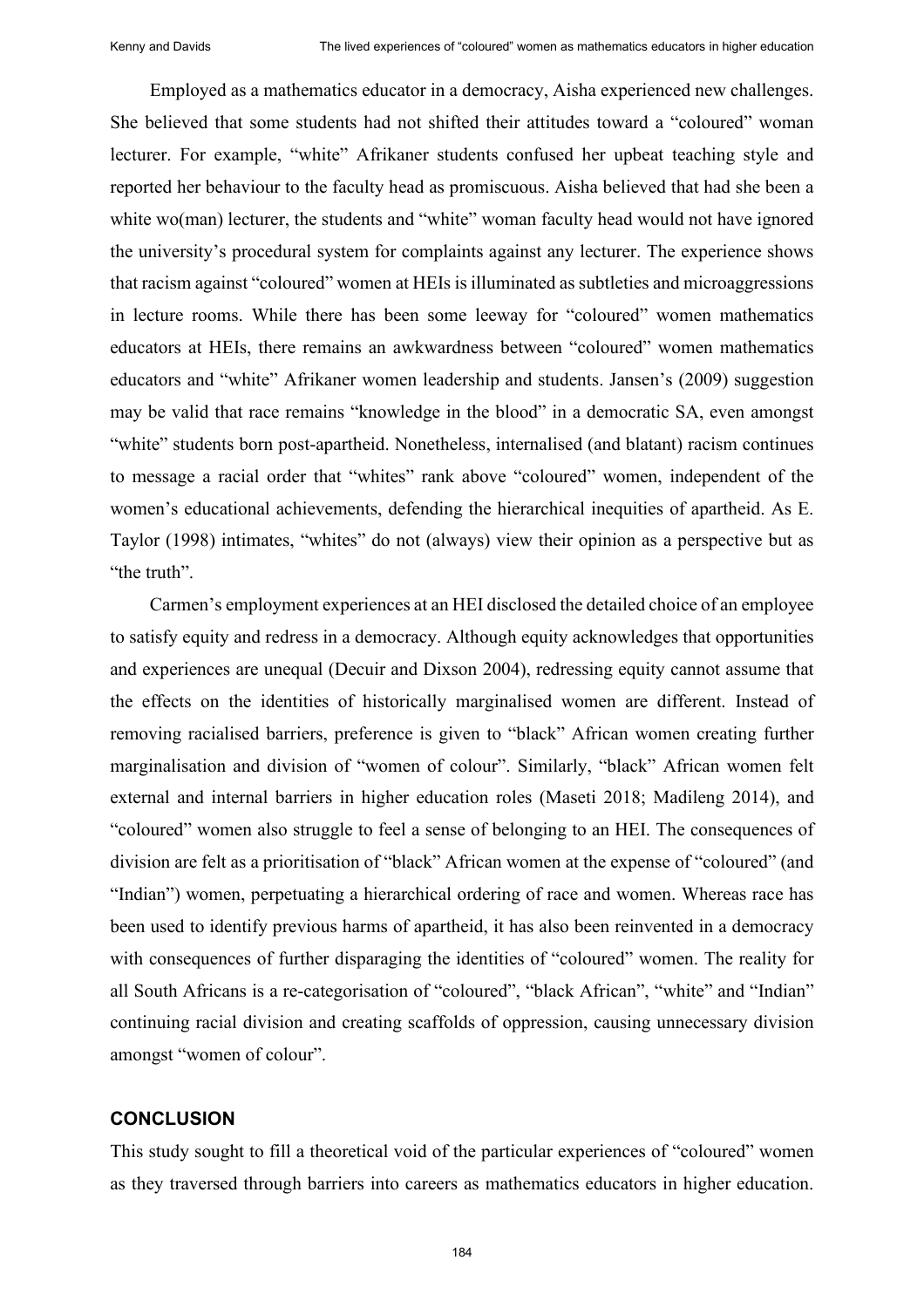Their lived experiences lay bare the extent to which their career pathways were continually determined and hindered by their race classification. The study reveals renewed theoretical considerations of what it meant for historically marginalised identities not only to forge professional identities but to rupture the constraints and limitations imposed through apartheid. There is much to admire about the tenacity of the six women in refusing to allow a racist ideology to dictate their potential as human beings. They worked with the minimum resources available to them and were determined to succeed. Their ability to find recognition in higher education spaces is remarkable. However, critical concern recognises that the onset of democracy has not necessarily undone the kinds of injustices "coloured" women were subjected to during apartheid. There are seemingly missing conversations and gaps in understanding how "coloured" women have had to access their spaces and positions during apartheid for higher education and democracy.

There are particularities of experiences that have thus far been lost in the dominant focus on a black/white dichotomy. There are complexities of oppression, marginalisation and exclusion, not only in terms of race and ethnicity but also in culture, religion, gender and sexuality. Both as a means of healing and forging an unfettered democratic identity, it is critical for higher education to attend to these unspoken and unwritten epistemologies, as lived by these six women. To assume that apartheid impacted the lives of all historically marginalised identities and communities in the same way is to undermine people's truths. More importantly, until there is a deeper understanding and recognition of how apartheid misshaped the lives of various identities, there will always be the risk of renewed forms of discrimination.

"Unpacking" mathematics education in higher education is not only about questioning what and how to teach mathematics as a subject. It is also about providing educational spaces to unpack lived experiences of marginalisation during career advancement, particularly for those who have had to (and continue to) seek alternate paths as teachers into higher education spaces – there seems to be a missing conversation between teachers and mathematics educators in higher education. Furthermore, by only "unpacking" the what and how, takes the focus away from mathematics education's contribution towards marginalising those historically marginalised in higher education  $-$  little is written about the feminisation of mathematics education to uphold mathematical sciences as a predominantly male career, without which gender inequities in mathematics education in higher education cannot be confronted. While we believe this article to be a significant contribution towards literature concerning "coloured" women, we are also cognizant that it is a starting point to address the decolonisation of mathematics education in higher education in SA.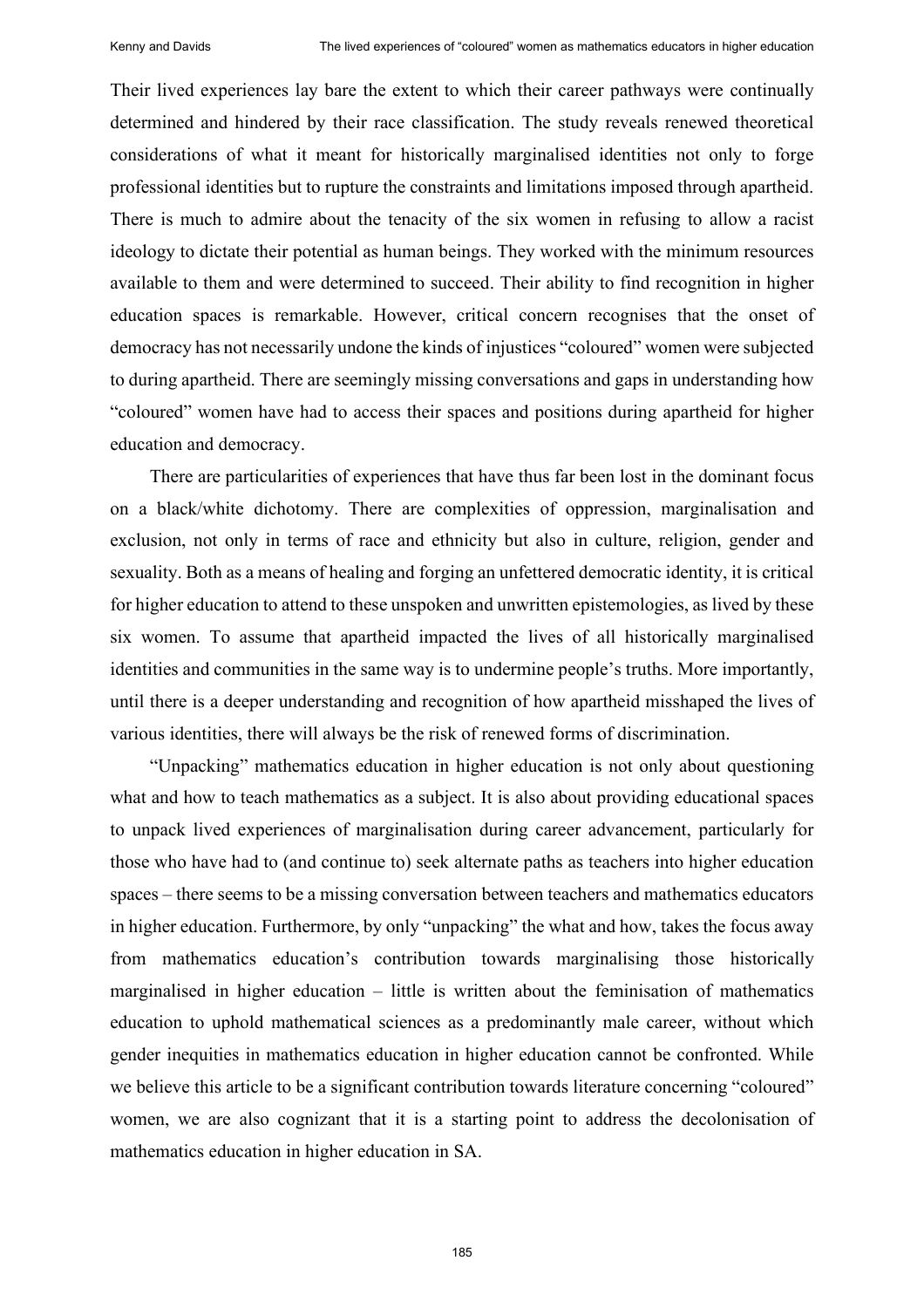# **REFERENCES**

- Adhikari, Mohamed. (Ed.). 2009. *Burdened by race: Coloured identities in Southern Africa*. Cape Town: UCT Press.
- Adler, Jill and Zain Davis. 2006. "Opening another black box: Researching mathematics for teaching in mathematics teacher education." *Journal for Research in Mathematics Education* 37(4): 270–296. [https://doi.org/10.2307/30034851.](https://doi.org/10.2307/30034851)
- Anderson, Gregory M. 2003. "Racial identity, the apartheid state, and the limits of political mobilization and democratic reform in South Africa: The case of the university of the Western Cape." *Identity* 3(1): 29–52. https://doi.org/10.1207/s1532706xid0301\_03.
- Babbie, Earl R. and Johann Mouton. 2001. *The practice of social research*. Cape Town, South Africa: Oxford University Press.
- Badat, Saleem. 1999. "South African higher education: The challenge of change." *International Higher Education* 15 (March). https://doi.org/10.6017/ihe.1999.15.6473.
- Ball, Deborah L., Heather C. Hill, and Hyman Bass. 2005. "Knowing mathematics for teaching who knows mathematics well enough to teach third grade, and how can we decide?" *American Educator* 29(1): 14–22. https://doi.org/10.1016/j.cedpsych.2006.02.001.
- Besten, Michael. 2009. "'We are the original inhabitants of this land': Khoe-San identity in postapartheid South Africa." In *Burdened by Race, Coloured Identities in Southern Africa*, ed. Mohamed Adhikari, 134–55. Cape Town: UCT Press.
- Cresswell, John W. 2014. *Research Design ‒ Qualitative, quantitative and mixed methods approaches*. 4th Edition. London: SAGE.
- Dada, Siphokazi, Nadine H. Burnhams, Ria Laubscher, Charles Parry, and Bronwyn Myers. 2018. "Alcohol and other drug use among women seeking substance abuse treatment in the Western Cape, South Africa." *South African Journal of Science* 114(9–10): 1–7. https://doi.org/10.17159/sajs.2018/4451.
- Daniels, Doria and Lynne N. Damons. 2011. "'I am more than just a coloured woman' Narrating undergraduate experiences at a historically white South African university." *Africa Education Review* 8(1): 148–168. https://doi.org/10.1080/18146627.2011.586162.
- Decuir, Jessica T. and Adrienne D. Dixson. 2004. "'So when it comes out, they aren't that surprised that it is there': Using Critical Race Theory as a tool of analysis of race and racism in education." *Educational Researcher* 33(5): 26–31. https://doi.org/10.3102/0013189X033005026.
- Divala, Joseph J. 2014. "Black women academics in higher education: In search of inclusive equal voice and justice." *South African Journal of Higher Education* 28(6): 2079–287.
- Dixson, Adrienne D. and Celia K. Rousseau. 2005. "And we are still not saved: Critical race theory in education ten years later." *Race Ethnicity and Education* 8(1): 7–27. https://doi.org/doi:10.1080/1361332052000340971.
- Erasmus, Zemitri. 2001. "Re-Imagining coloured indentities in post-apartheid South Africa." In *Coloured by History Shaped by Place, New Perspectives on Coloured Identities in Cape Town*, ed. Zemitri Erasmus, 13–28. Cape Town: South African History Online.
- Erasmus, Zemitri. 2017. *Race otherwise, forging a new humanism for South Africa*. Johannesburg: South Africa: Wits University Press.
- Hammett, Daniel. 2010. "Ongoing contestations: The use of racial signifiers in post-apartheid South Africa." *Social Identities* 16(2): 247–260. https://doi.org/10.1080/13504631003691090.
- Hendricks, Cheryl. 2018. "Decolonising universities in South Africa: Rigged spaces?" *International Journal of African Renaissance Studies* 13(1): 16–38. https://doi.org/10.1 080/18186874.2018.1474990.
- Honneth, Axel. 2007. *Disrespect The normative foundations of critical theory*. Cambridge, England: Polity Press. http://repositorio.unan.edu.ni/2986/1/5624.pdf.
- Jansen, Jonathan D. 2009. *Knowledge in the blood: Confronting race and the apartheid past*. Stanford,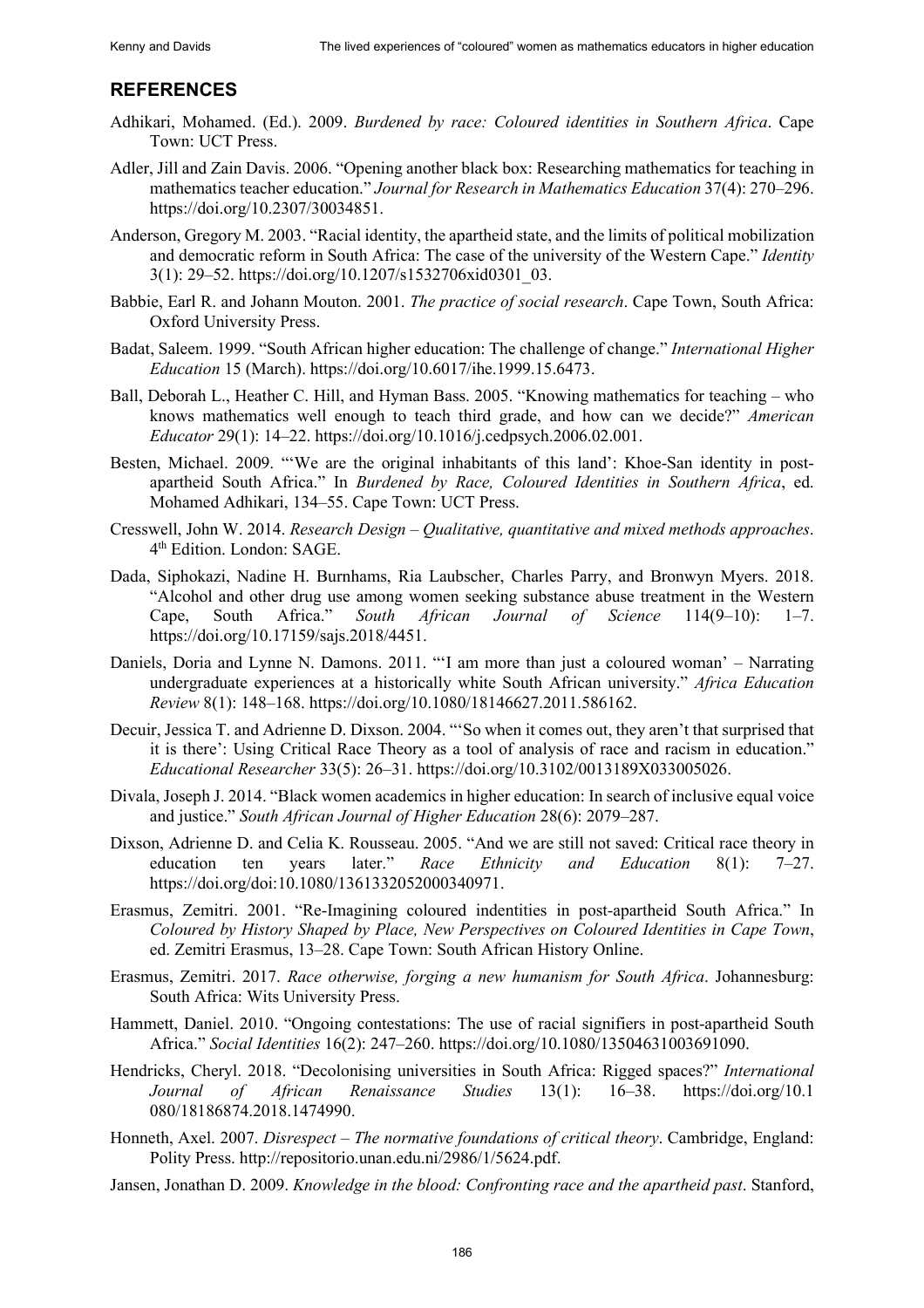California: Stanford University Press.

- Jansen, Jonathan and Cyril Walters. (Ed.). 2020. *Fault lines, a primer on race, science and society*. Stellenbosch: African Sun Media.
- Ladson-Billings, Gloria. 1998. "Just what is critical race theory and what's it doing in a nice field like education?" *International Journal of Qualitative Studies in Education* 11(1): 7–24. https://doi.org/10.1080/095183998236863.
- Loots, Sonja., L. Ts'ephe, and Melanie Walker. 2016. "Evaluating black womens participation, development and success in doctoral studies: A capabilities perspective." *South African Journal of Higher Education* 30(2): 110–28. https://doi.org/10.20853/30-2-575.
- Madileng, Mary M. 2014. "Critical reflections: Experiencing discrimination, disrespect and disregard; Forming a professional identity." *South African Journal of Higher Education* 28(6): 2027–2040.
- Maseti, Thandokazi. 2018. "The university is not your home: Lived experiences of a black woman in academia." *South African Journal of Psychology* 48(3): 343‒350. http://doi.org/ 10.1177/0081246318792820.
- Moffett, Helen. 2006. "'These women, they force us to rape them': Rape as narrative of social control in post-apartheid South Africa." *Journal of Southern African Studies* 32(1): 129–144. https://doi.org/10.1080/03057070500493845.
- Pillay, Suren. 2018. "Thinking the state from Africa: Political theory, eurocentrism and concrete politics." *Politikon* 45(1): 32–47. https://doi.org/10.1080/02589346.2018.1418203.
- Pitpitan, Eileen V., Seth C. Kalichman, Lisa A. Eaton, Kathleen J. Sikkema, Melissa H. Watt, Donald Skinner, and Desiree Pieterse. 2016. "Men's behavior predicts women's risks for HIV/AIDS: Multilevel analysis of alcohol-serving venues in South Africa." *Prevention Science* 17(4): 472– 482. https://doi.org/10.1007/s11121-015-0629-9.
- Ramohai, Juliet. 2019. "A Black woman's perspective on understanding transformation and diversity in South African higher education." *Transformation in Higher Education* 4: 1–11. https://doi.org/ 10.4102/the.v4i0.58.
- Richards, Ruben. 2017. *Bastaards or humans, the unspoken heritage of coloured people, Volume 1.* Indaba Publishers.
- Rosenberg, Thelma. 2016. "Conversations and the cultivating of self-understanding". *Academic Autoethnographies: Inside Teaching in Higher Education*, ed. Daisy Pillay, Inbanathan Naicker, and Kathleen Pithouse-Morgan, 33–47. Rotterdam, The Netherlands: Sense Publishers.
- Sawyer-Kurian, Kyla M., Wendee M. Wechsberg, and Winnie K. Luseno. 2009. "Exploring the differences and similarities between black/african and coloured men regarding violence against women, substance abuse, and hiv risks in Cape Town, South Africa." *Psychology of Men and Masculinity* 10(1): 13–29. https://doi.org/10.1037/a0013267.
- Snyder, Cyndy R. 2014. "A woman's place: Women of colour navigating doctoral education in South Africa." *International Journal of Multicultural Education* 16(2): 15–35. [http://dx.doi.org/10.18251/ijme.v16i2.904.](http://dx.doi.org/10.18251/ijme.v16i2.904)
- Solorzano, Daniel G. and Tara J. Yosso. 2001. "From racial stereotyping and deficit discourse toward a critical race theory in teacher education." *Multicultural Education* 9(1): 2–8.
- Strauss, Helene. 2009. "'[C]onfused about being coloured': Creolisation and coloured identity in Chris van Wyk's Shirley, goodness and mercy." In *Burdened by Race, Coloured Identities in Southern Africa*, ed. Mohamed Adhikari. Cape Town, South Africa: UCT Press.
- Sumpter, Amy R. 2008. "Segregation of the free people of color and the construction of race in Antebellum New Orleans." *Southeastern Geographer* 48(1): 19‒37.
- Taylor, Charles. 1994. "The politics of recognition." In *Multiculturalism: Examining the Politics of Recognition,* ed. Amy Gutmann. Princeton: Princeton University Press.
- Taylor, Edward. 1998. "A primer on critical race theory: Who are the critical race theorists and what are they saying?" *The Journal of Blacks in Higher Education* 19(1): 122–124.